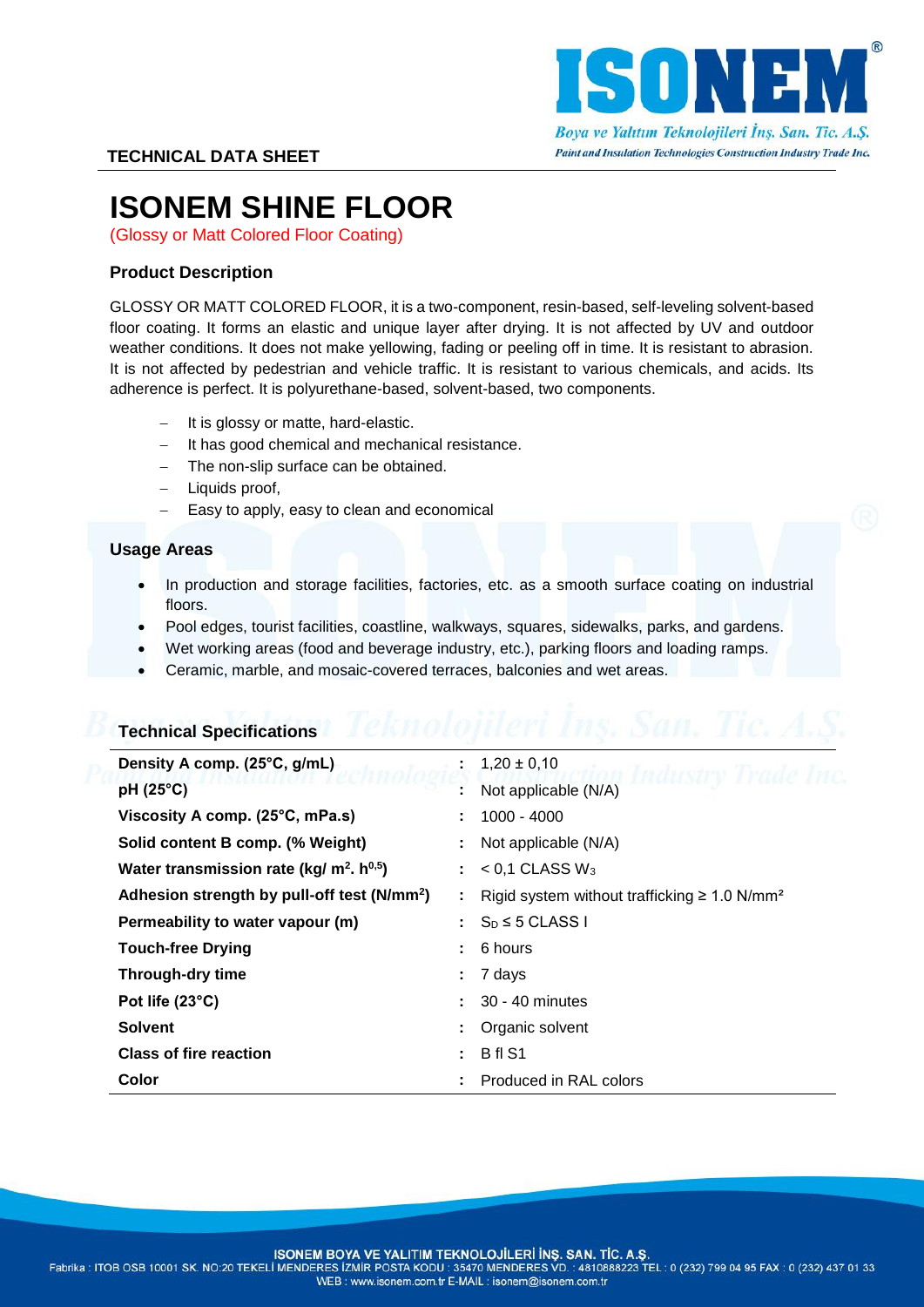

## **Application Procedure**

**Surface requirements:** The concrete surface must be clean, strong and with sufficient compressive strength (min. 25 N/mm<sup>2</sup>) and minimum tensile strength (pull off) of 1.5 N / mm<sup>2</sup>. The surface should be clean, dry and free of impurities such as dirt, oil, coating, surface curing materials. In case of doubt, carry out a trial application.

**Surface preparation:** Concrete surfaces should be prepared using abrasive equipment to remove cement grout and obtain an open-pored surface. Weak concrete must be removed, the holes must be made completely open. Surface repairs, filling of cavities/holes and surface correction should be done with ISONEM M 03 Repair Mortar. Concrete or screed surfaces should be leveled to ensure a smooth surface. High places on the surface should be cleaned by sanding. All dust, loose and friable particles must be removed from the surface with a brush or vacuum cleaner prior to application of the product. Before application of ISONEM SHINE FLOOR, ISONEM EP PRIMER or ISONEM ANTI RUST PRIMER specified in the table below should be used depending on the application surface.

**Application method:** It should be that ambient temperature is min +10°C, max. +30°C, surface moisture is 4%, relative air humidity is max. %70. It should be careful to the dew point. To reduce the risk of condensation or bubbles on the coating surface, the temperature of the surface and the uncured coating should be at least 3°C above the dew point. Mix the component A mechanically before mixing. After adding component B to component A, stir continuously for 2 minutes until a homogeneous mixture is obtained. It should be mixed with ISONEM SHINE FLOOR electric mixer (300-400 rpm) or another suitable mechanical mixing tool. The application should be made with the help of roller, brush or spray gun in order to obtain the desired thickness.

| <b>Application</b>                   | ÷. | In the same direction as the first                                                                         |
|--------------------------------------|----|------------------------------------------------------------------------------------------------------------|
| <b>Surface humidity</b>              |    | Dry surface                                                                                                |
|                                      |    | For concrete, marble, granite, tile, ceramic etc. surfaces:                                                |
| <b>Primer usage</b>                  | ٠  | ISONEM EP PRIMER. For metal/steel surface; ISONEM                                                          |
|                                      |    | ANTI RUST PRIMER (Consumption: 250 - 350 g/m <sup>2</sup> )                                                |
| <b>Primer consumption</b>            | ٠  | $0,250 - 0,400$ kg/m <sup>2</sup>                                                                          |
| <b>Product usage</b>                 | ٠  | 2 layers                                                                                                   |
| <b>Product consumption</b>           | ٠  | $0,50 - 0,60$ kg/m <sup>2</sup> (two layers)                                                               |
| Paintable (Coverage) Area            | ٠  | min. $7,5 - 9$ m <sup>2</sup> /set (two layers)                                                            |
| Between two coats                    | ٠  | 12 hours                                                                                                   |
| <b>Recommended application tools</b> | ٠  | Roller (synthetic epoxy), brush, suitable spray                                                            |
| Application temperature (°C)         | ÷. | 5 - 35 °C                                                                                                  |
|                                      |    | <b>Things to consider during and after the application:</b> The application surface must be clean and free |

# **Application Conditions / Limitations**

**Things to consider during and after the application:** The application surface must be clean and free from all impurities like dirt, oil, and mud.

**Other ISONEM products recommended:** In primer application, ISONEM EP PRIMER or ISONEM ANTI RUST PRIMER should be used depending on the application surface. ISONEM M03 elastic repair mortar should be used for filling cracks and gaps.

#### **IMPORTANT**

The surface should be protected from rain, water, mechanical loads and impacts for 24 hours during and after the application.

ISONEM BOYA VE YALITIM TEKNOLOJİLERİ İNŞ. SAN. TİC. A.Ş.

Fabrika : ITOB OSB 10001 SK. NO:20 TEKELI MENDERES IZMIR POSTA KODU : 35470 MENDERES VD. : 4810888223 TEL : 0 (232) 799 04 95 FAX : 0 (232) 437 01 33 WEB: www.isonem.com.tr E-MAIL: isonem@isonem.com.tr